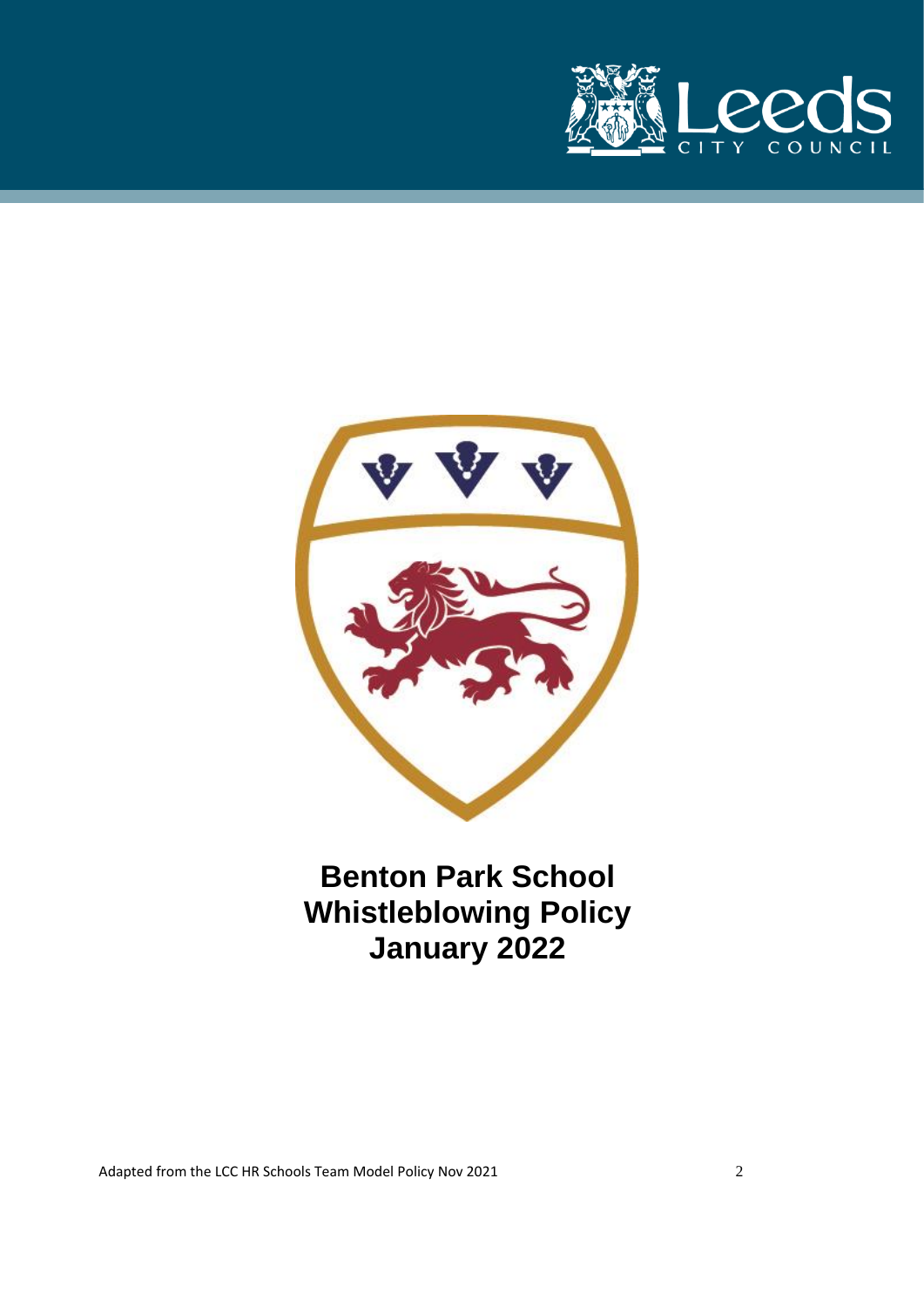Adapted from the LCC HR Schools Team Model Policy Nov 2021 3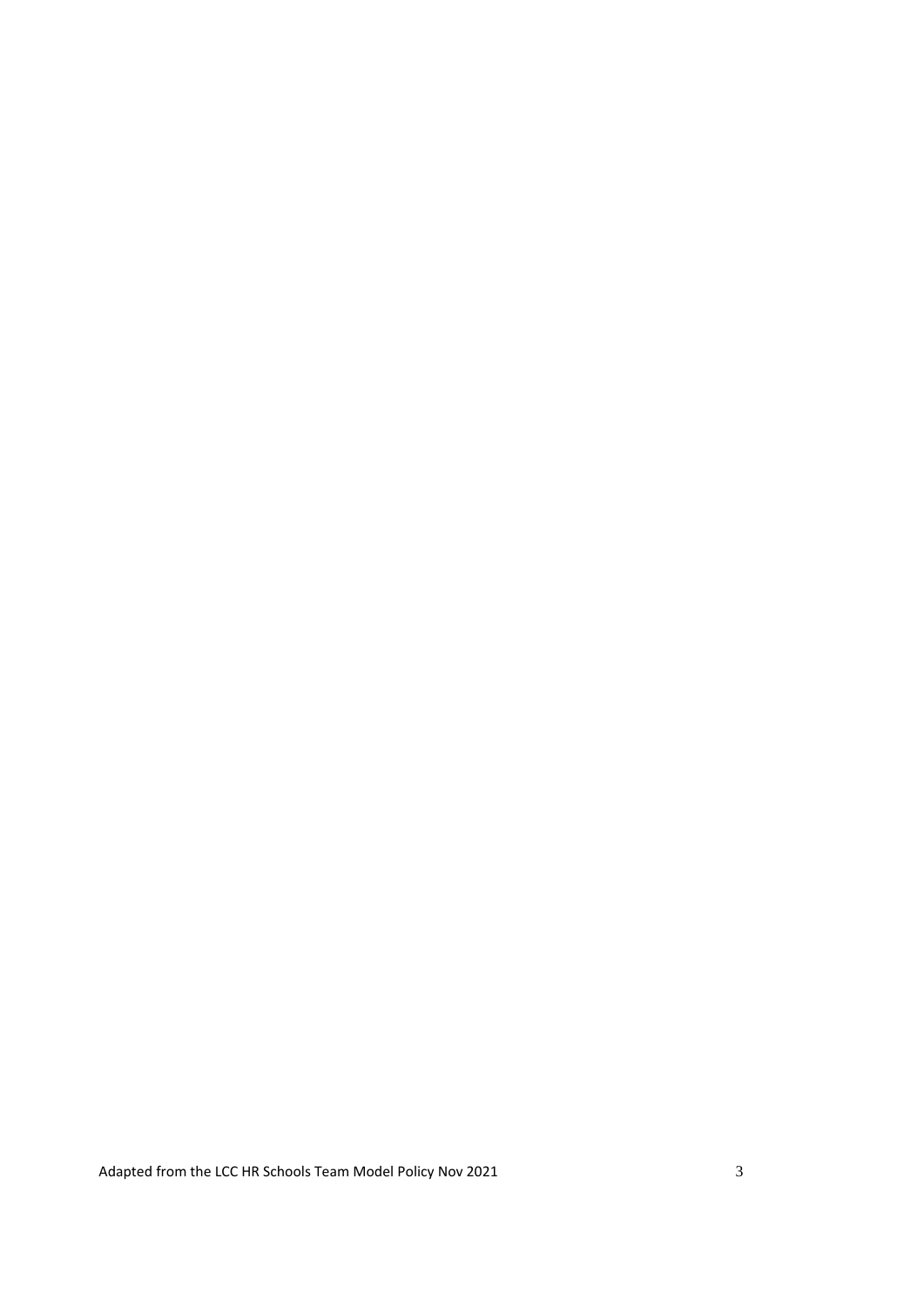#### **Whistleblowing Policy Contents**

|    |                                               | Page                    |
|----|-----------------------------------------------|-------------------------|
| 1. | <b>Policy Summary and Guiding Principles</b>  | 5                       |
|    |                                               |                         |
|    | Introduction                                  | 5                       |
|    | Aims of the policy                            | $5-6$                   |
|    | What is a concern? Qualifying disclosures     | 6                       |
|    | Protection from reprisal                      | $\overline{\mathbf{7}}$ |
|    | Confidentiality                               | $\overline{7}$          |
|    | Anonymous allegations                         | $7 - 8$                 |
|    | Untrue allegations                            | 8                       |
|    |                                               |                         |
| 2. | <b>Main Legislative and National guidance</b> | 8                       |
|    |                                               |                         |
| 3. | <b>Procedures</b>                             |                         |
|    | How to raise a concern                        | $8-9$                   |
|    | How the school will respond                   | $10 - 11$               |
|    | How the matter can be taken further           | 11                      |
|    | Support for whistleblowers                    | 12                      |
|    |                                               |                         |
| 4. | <b>Roles and Responsibilities</b>             |                         |
|    | The school Governing Body                     | 12                      |
|    | <b>HR</b>                                     | 12                      |
|    | <b>Managers</b>                               | 12                      |
|    | <b>Employees</b>                              | $\overline{12}$         |
|    |                                               |                         |
| 5. | <b>Equality Impact Assessment</b>             | 13                      |
|    |                                               |                         |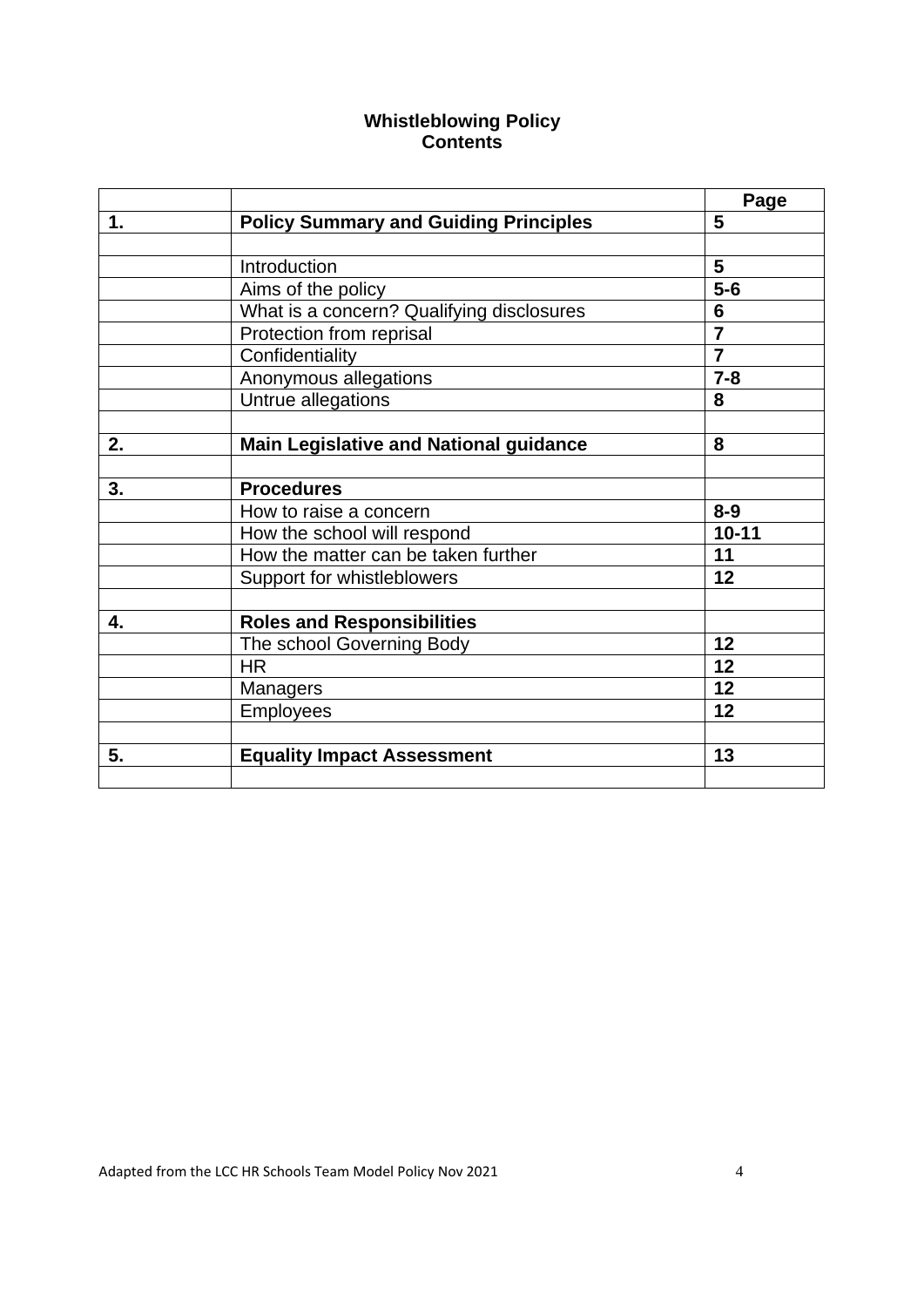# **1. Policy summary and guiding principles**

#### **Introduction**

- 1.1 This policy sets out the principles that enable employees of Benton Park School to raise concerns about a danger, risk, malpractice or wrongdoing that affects others, without fear of adverse consequences such as harassment or victimisation.
- 1.2 The governors of Governors of Benton Park School are committed to the highest standards of openness, probity and accountability. In line with that commitment, we encourage employees, who have serious and legitimate concerns about any aspect of the school's work, to come forward and voice those concerns through accessible channels rather than overlooking the issues or discussing them externally. Making your disclosure under this policy will enable the school to address any risks as early as possible
- 1.3 It is recognised that certain cases will have to proceed on a confidential basis. This policy sets out the principles that enable you to raise concerns about a danger, risk, malpractice or wrongdoing that affects others, without fear of adverse consequences.
- 1.4 In addition, the policy provides a means for you to raise a concern under the Public Interest Disclosure Act 1998, which provides you with a certain level of legal protection if you wish to raise legitimate concerns in the public interest.

## **Aims of the policy**

- 1.5 Aims
	- To provide avenues for you to raise concerns and receive feedback on any action taken;
	- To allow you to take the matter further if you are dissatisfied with the school's response;
	- To provide re-assurance that you will be protected from reprisals or victimisation for whistleblowing in the public interest.
- 1.6 There are existing procedures in place to enable you to lodge a grievance relating to your own employment with the school. This Whistleblowing Policy is intended to cover concerns that fall outside the scope of other procedures, although the school reserves the right to determine which procedure is appropriate.
- 1.7 The whistleblowing policy relates to disclosures that are in the public interest. Concerns relating to the way you are being treated at work (for example bullying, harassment and discrimination) do not fall within the remit of the Whistleblowing Policy and should be dealt with under the school's grievance procedure.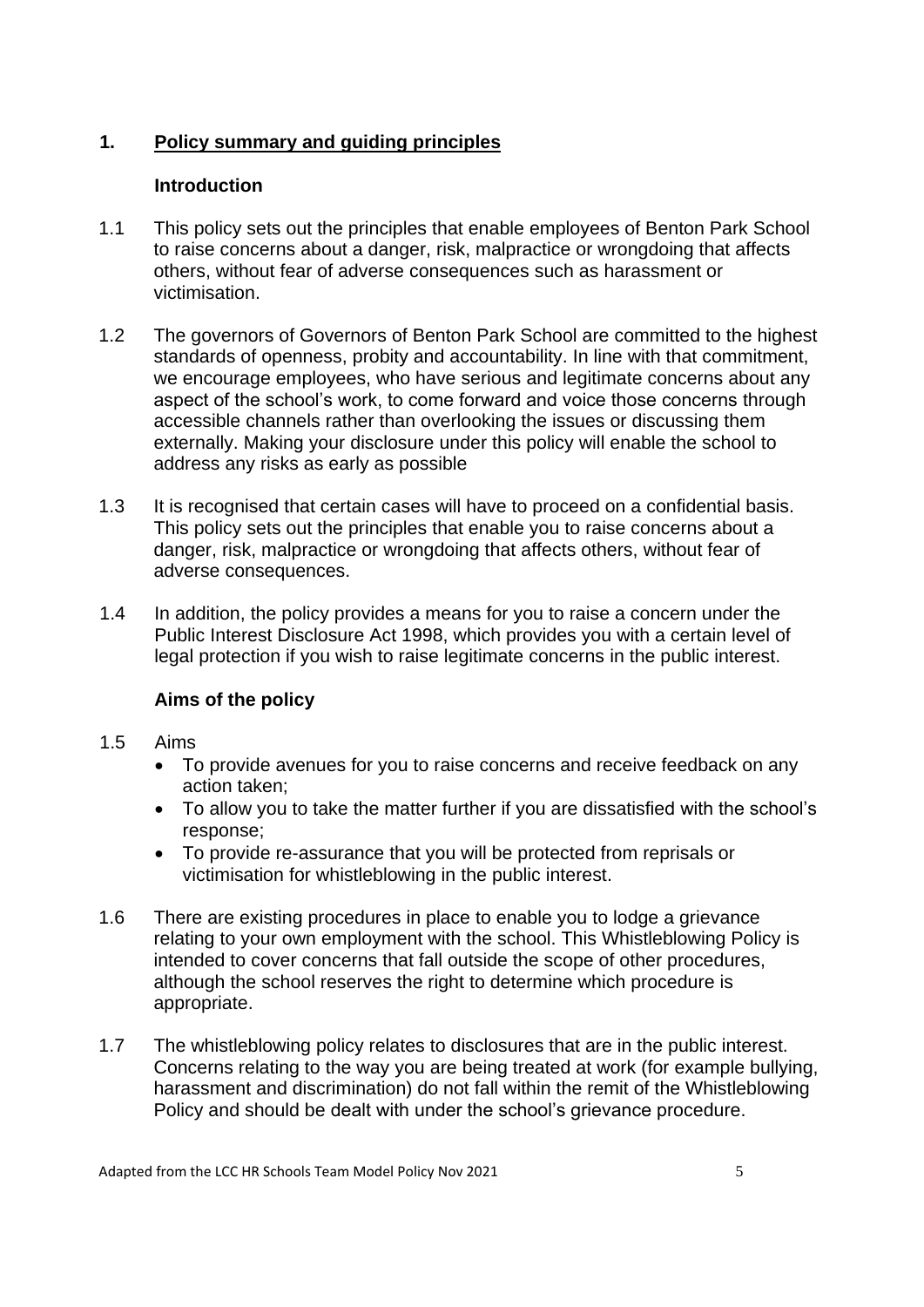1.8 This policy does not form part of a contract of employment. It is regularly reviewed and may be amended from time to time.

## **What are whistleblowing disclosures that qualify for protection in law?**

1.9 Whistleblowing is the term used when a worker passes on information about wrongdoing. To be covered by whistleblowing law, the disclosure must be a "qualifying disclosure".

To be a qualifying disclosure, the disclosure must be made in the public interest and the worker must have a reasonable belief in its truth. The disclosure must also show or tend to show one or more of the following:

- a criminal offence has been committed, is being committed or is likely to be committed;
- a person has failed, is failing or is likely to fail to comply with any legal obligation to which that person is subject;
- a miscarriage of justice has occurred, is occurring or is likely to occur;
- the health and safety of any individual had been, is being or is likely to be endangered;
- the environment has been, is being or is likely to be damaged;
- That information tending to show the above is being or is likely to be deliberately concealed.

Disclosures relating to the following matters may fall into the categories of qualifying disclosures:

- Something is contrary to the school's contract procedure rules, financial procedure rules, safer working practice for those working with children and young people in education settings, child protection procedures and other policies;
- Something that falls below established standards or practice;
- Something that amounts to improper conduct, including serious misuse or abuse of authority;
- That mismanagement of funds has occurred, is occurring or is likely to occur;
- **NB** safeguarding allegations regarding the conduct of a member of staff, visitor or volunteer should be reported to Delia Martin, Headteacher or Claire Scaife, Director of HR, Safeguarding and Facilities. The process for managing allegations is laid out in the school's Child Protection Policy and follows local and national arrangements. Safeguarding allegations regarding the conduct of the Headteacher should be reported to the Chair of Governors.

 Staff who have significant concerns regarding the schools management of safeguarding and child protection should be aware they can raise a concern by contacting the Education and Early Start Child Protection Team on 0113 3789637 or by using this Whistleblowing Policy.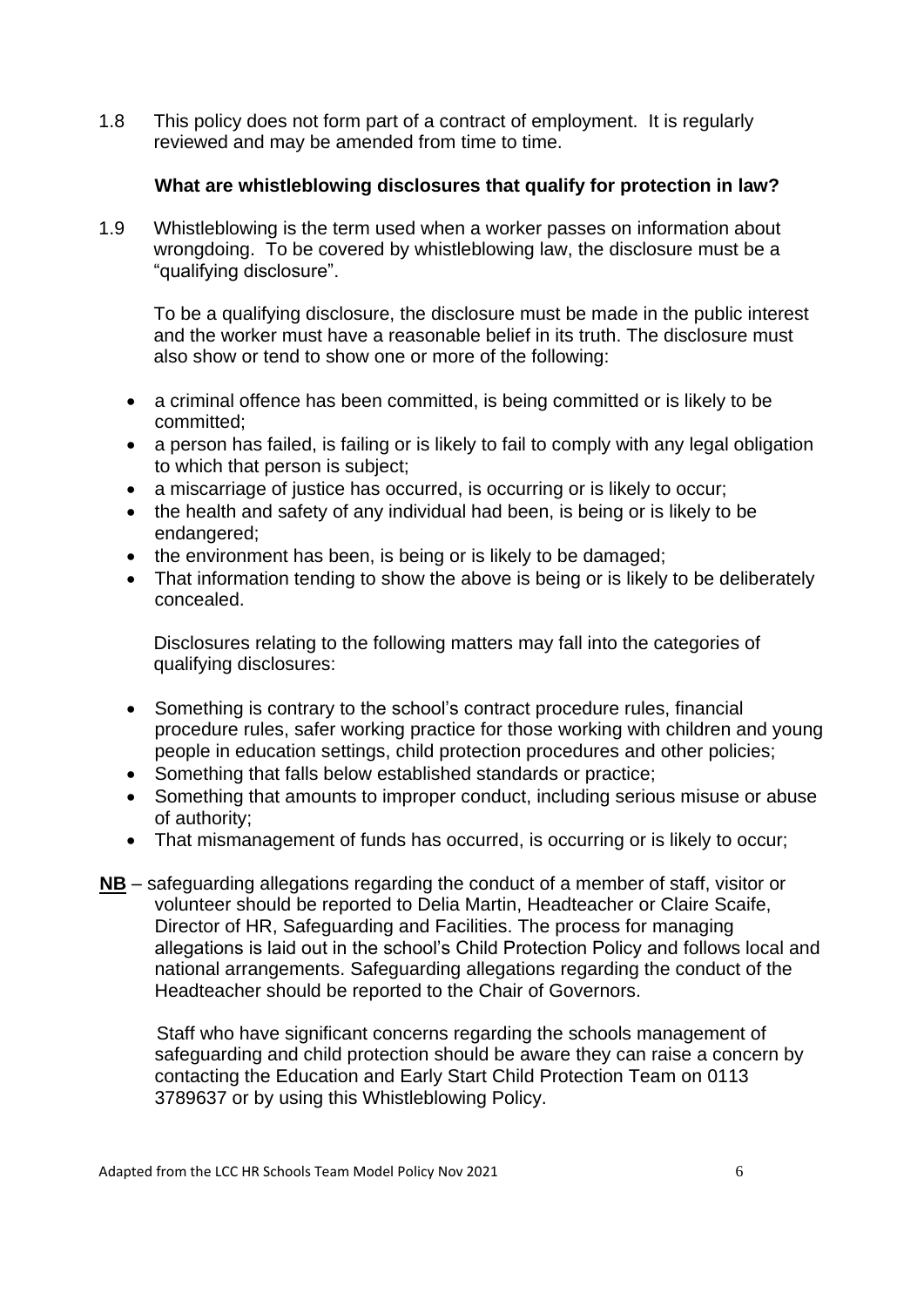If your concern is regarding the following please see the contact details below:

| Concern:                  | Who to contact:              | Telephone number:           |  |
|---------------------------|------------------------------|-----------------------------|--|
| The safeguarding of       | The Duty and Advice          | 0113 3760336                |  |
| children or young people. | Team                         | Mon-Fri 8am to 6pm          |  |
|                           | <b>Children's Emergency</b>  | 0113 5350600                |  |
|                           | Duty Team                    | (out of office hours)       |  |
| The safeguarding of       | <b>Adults Emergency Duty</b> | 0113 222 4401               |  |
| vulnerable adults.        | Team                         | Mon-Fri 9am to 5pm          |  |
|                           |                              | 0771 2106378                |  |
|                           |                              | (out of office hours)       |  |
| Suspected benefits fraud. | <b>DWP National Benefit</b>  | 0800 854 440 or by visiting |  |
|                           | <b>Fraud Hotline</b>         | the website on              |  |
|                           |                              | www.gov.uk/report-benefit-  |  |
|                           |                              | fraud                       |  |

1.10 A confidentiality clause in a settlement agreement does not prevent a worker from making a disclosure in the public interest.

# **Protection from reprisal**

1.11 Benton Park School recognises that the decision to report a concern can be a difficult one to make, not least because of the fear of reprisal from those responsible for the malpractice. The school will not tolerate harassment or victimisation and will take action to protect you when you raise a concern which you have reasonable belief to be true and to be in the public interest. This will include disciplinary action against those that subject an individual to detriment as a result of the whistleblowing referral.

If you are already the subject of procedures such as disciplinary, improving performance, grievance or managing attendance, these procedures will not be halted as a result of your whistleblowing referral.

1.12 Where feasible, you will be contacted when your concern has been investigated to ascertain whether you have suffered any detriment as a result of your whistleblowing complaint. If at any time, either during or after the investigation, you feel that you have suffered any detriment as a result of your whistleblowing you should contact your union, the Headteacher, the Chair of the Governing Body or Internal Audit.

## **Confidentiality**

1.13 The school treats the details of all whistleblowers in confidence and will not intentionally divulge your identify without your informed consent, which the school will make a record of. However, it must be appreciated that the investigation process may reveal the source of the information without us revealing your

Adapted from the LCC HR Schools Team Model Policy Nov 2021 **7** and the control of the control of the control of the control of the control of the control of the control of the control of the control of the control of the c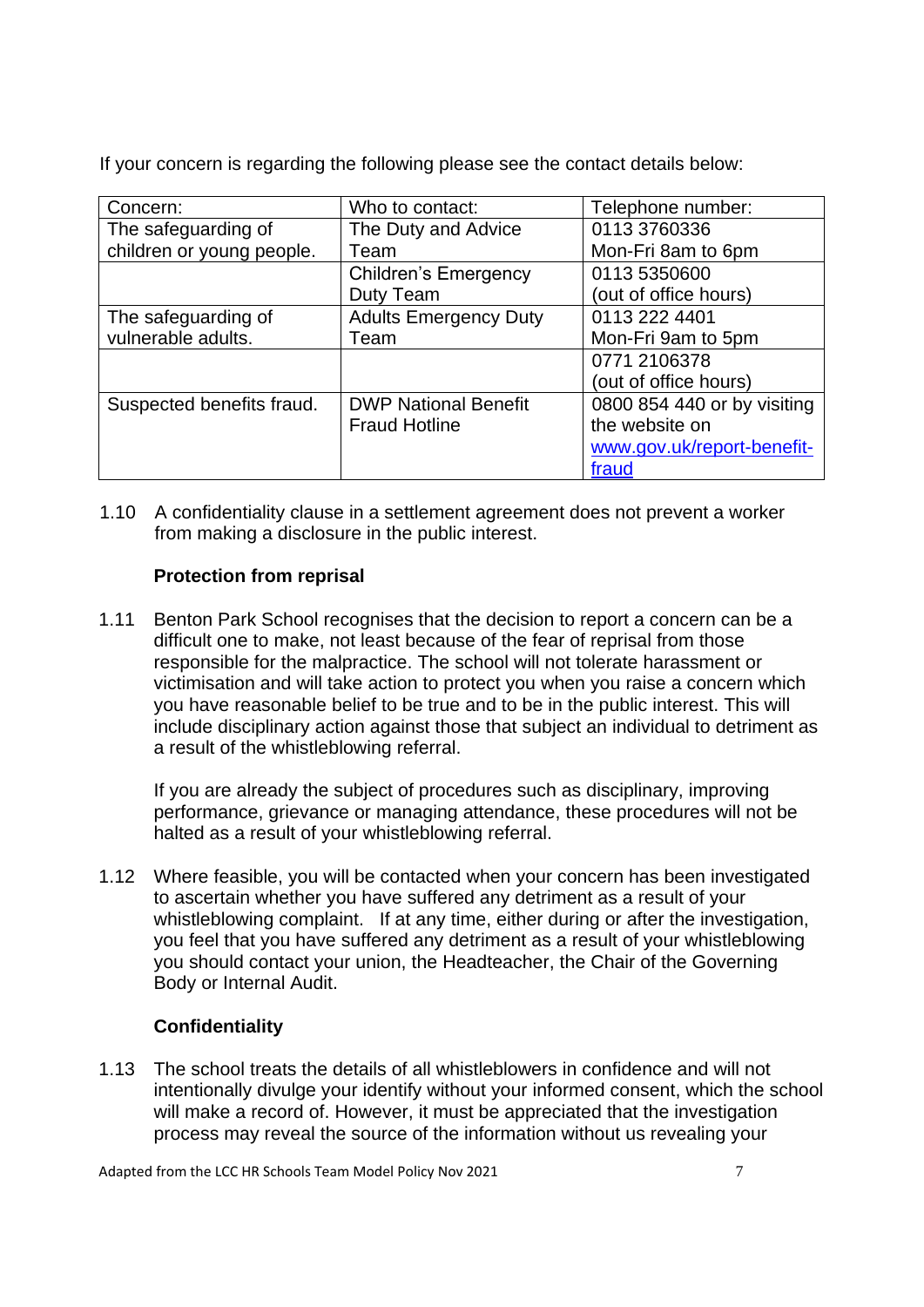identity directly and in some cases you may be asked to act as a witness as part of a disciplinary procedure.

1.13.1 Whistleblowers must also be aware that where the school or relevant organisation has a statutory obligation under law enforcement to refer a concern to the police, you may be required to provide a statement and/or give evidence, as part of the investigation or court proceedings.

## **Anonymous Allegations**

- 1.14 Allegations can be made anonymously. Anonymous reports may be more difficult or even impossible to investigate if further information cannot be obtained from you. This policy encourages you to provide your name and contact details when making your allegation. For example, we may need to contact you to obtain further information or verify the details you have already given us.
- 1.15 Anonymous allegations will be considered wherever possible at the discretion of the school. The factors to be taken into account when determining whether an investigation in such a case can proceed would include:
	- the seriousness of the issues raised;
	- the credibility of the concern; and
	- the likelihood of confirming the allegation from other, attributable sources.

## **Untrue Allegations**

1.16 If you knowingly make an allegation which is either malicious and /or false, and/or one which you which you could not have reasonably believed to be true, then this may be considered an abuse of the whistleblowing policy and disciplinary action may be taken against you.

#### **2. Main legislative and national guidance and other relevant documents**

Public Interest Disclosure Act 1998 Data Protection Act (2018) Freedom of Information Act (2000) Employment Rights Act 1996 The Enterprise and Regulatory Reform Act 2013 Safer Working Practice Guidance 2019 Keeping Children Safe in Education (September 2020) Whistleblowing, Grievance and Disciplinary Policies

## **3. Procedures**

#### **How to raise a concern**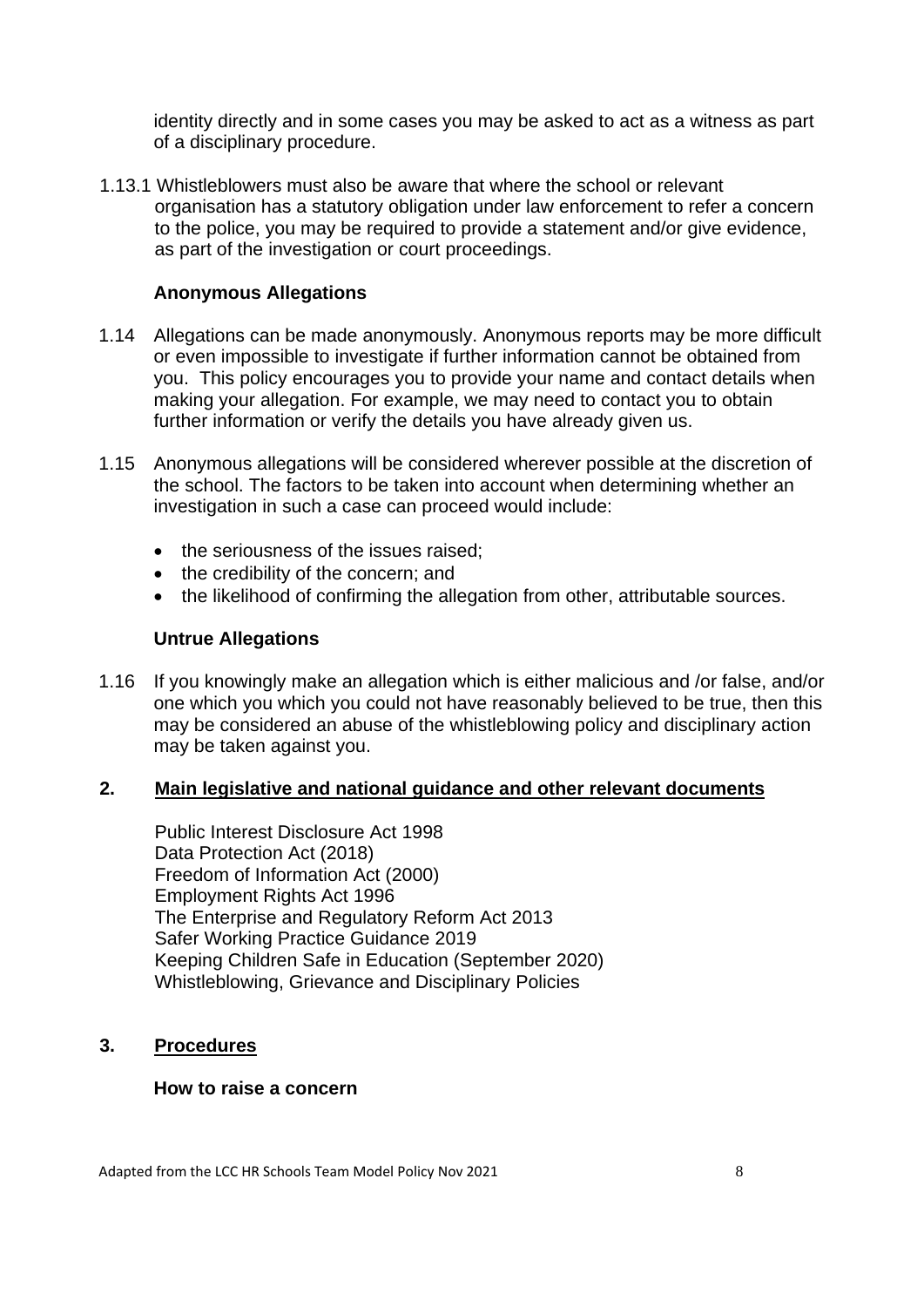- 3.1 It is important that employees feel comfortable in raising legitimate concerns in the public interest, as this provides the school with an opportunity to address the associated issues as early as possible. The earlier employees express the concern, the easier it is to take action. Over time these details can be forgotten, or remembered incorrectly, which can make a concern more difficult to investigate and so it would help us if employees make a note of any relevant concerns at the time and let us know about them as soon as possible.
- 3.2 As a first step, you should normally raise concerns with your immediate manager or other appropriate manager. This depends, however, on the seriousness and sensitivity of the issues raised and who is thought to be involved. For example, if your concerns are about leadership and management, you should contact the Governing Body or Leeds City Council Internal Audit using the contact details below.
- 3.3 All referrals will be treated in the strictest of confidence. Concerns may be raised in writing and/or by email, or initially by telephone to the following:
	- Your Manager;
	- Delia Martin, Headteacher
	- Chair of the Governing Body:
	- Leeds City Council Internal Audit on 0113 3788008
	- Leeds City Council Children's Services on 0113 2224444
	- Leeds City Council Education Safeguarding Team 0113 3789685
	- NSPCC Whistleblowing Advice Line on 0800 028 0285

Where a referral is made to Leeds City Council they will determine to whom the concerns should be referred. This will depend on the nature of the issues raised.

- 3.4 You may invite your trade union or professional association to raise a matter on your behalf.
- 3.5 Although you are not expected to prove an allegation, you will need to demonstrate that there are sufficient grounds for your concern. It would be useful to provide relevant information including, where possible, such as:
	- The background and history to the case;
	- The reason why you are particularly concerned;
	- Any specific details available including names, dates, times and places;
	- Details of any particular conversations that support the concerns;
	- Details of any personal interest that you may have in the matter; and
	- How you think that things may be put right, if possible.

If you are concerned about reporting an issue within your educational setting you can seek advice from Leeds City Council's internal audit team.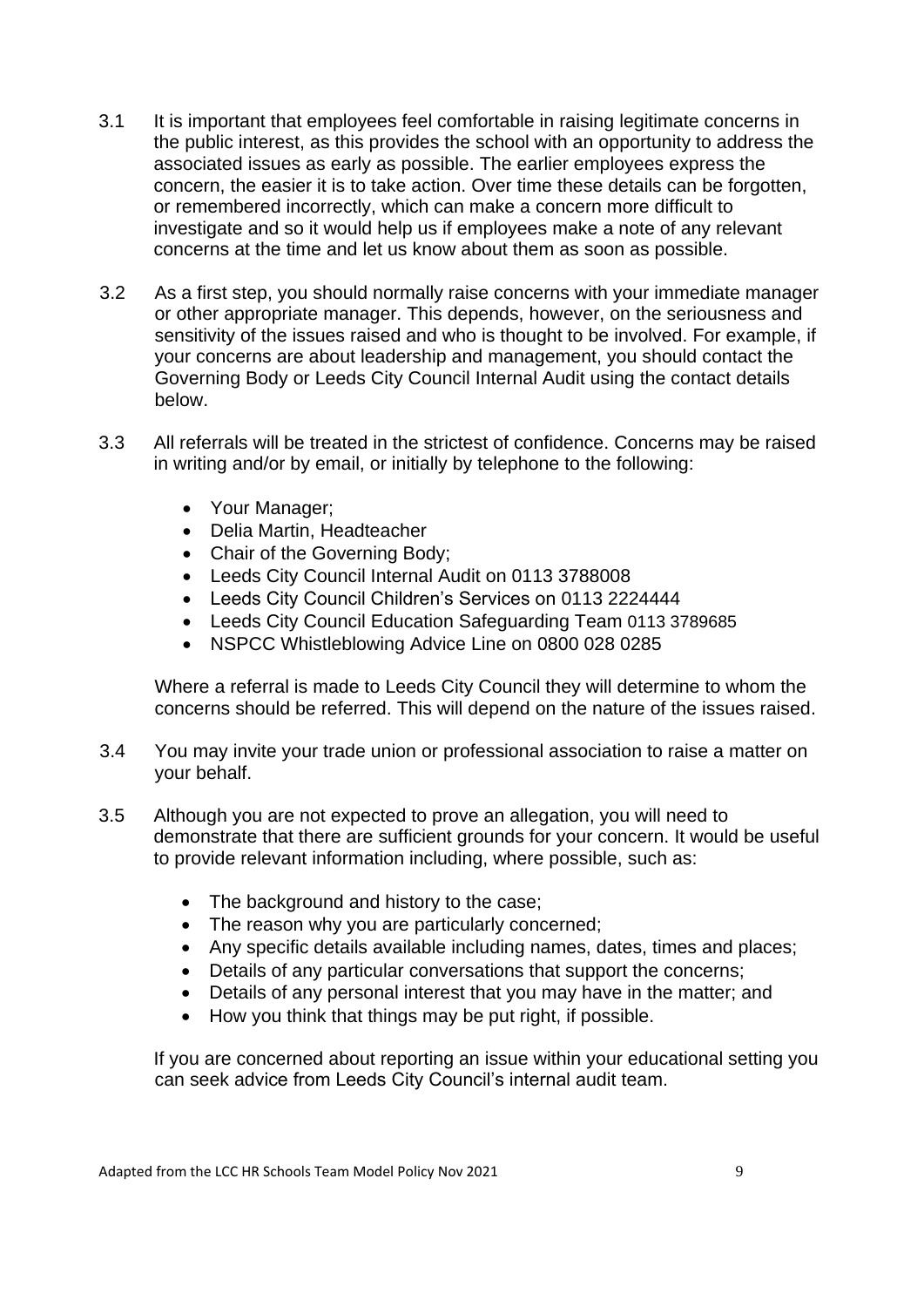Concerns can be raised using the following methods:

- Whistleblowing hotline: (0113) 3788008 (a dedicated hotline answered by a member of the internal audit team or an answerphone).
- Email: [concerns@leeds.gov.uk](mailto:concerns@leeds.gov.uk)
- In writing: Internal Audit, 3<sup>rd</sup> Floor West, Civic Hall, Leeds, LS1 1JF
- 3.6 If a concern is discussed with someone directly involved then it creates an opportunity for evidence to be tampered with or removed. Concerns should not be discussed with others unless as part of an appropriately structured investigation. Doing so may leave you open to accusations of making slanderous or libellous comments should your concerns be unfounded, as these could damage the reputation of individuals and the school, even if there is no evidence of any wrongdoing.
- 3.7 There are special rules surrounding the gathering of evidence. This is of particular importance in regard to surveillance. Any attempt to gather evidence by people who are unfamiliar with these rules may adversely affect the outcome of the case, as evidence has to be collected in accordance with current legislation.

## **How the school will respond to your concerns**

- 3.8 Benton Park School is committed to treating all concerns raised consistently and fairly. The action taken by the school will depend on the nature of the concern. An initial assessment of the information received will be completed by a nominated person as detailed below. This will determine if further investigation will be undertaken and if so who is best placed to complete this.
- 3.8.1 The Headteacher will make this initial assessment and decide on the most appropriate course of action where concerns are raised about a school employee or employees.
- 3.8.2 Concerns raised about the Headteacher will be assessed by the Chair of Governors who will decide on the appropriate course of action.
- 3.8.3 Concerns raised about the Governing Body will be assessed by the Local Authority as Benton Park School is a Local Authority Maintained School. Leeds City Council Children's Services may be asked or required to investigate and/or refer the matter for investigation on behalf of the school.

Dependent on the issues raised, the nominated person will decide that your concerns may:

- be investigated internally by the school, (this is the most likely option);
- be referred to the Local Authority Designated Officer (LADO);
- be referred to the police;
- be referred to the external auditor;
- be referred to Leeds City Council's Children's Services;

Adapted from the LCC HR Schools Team Model Policy Nov 2021 10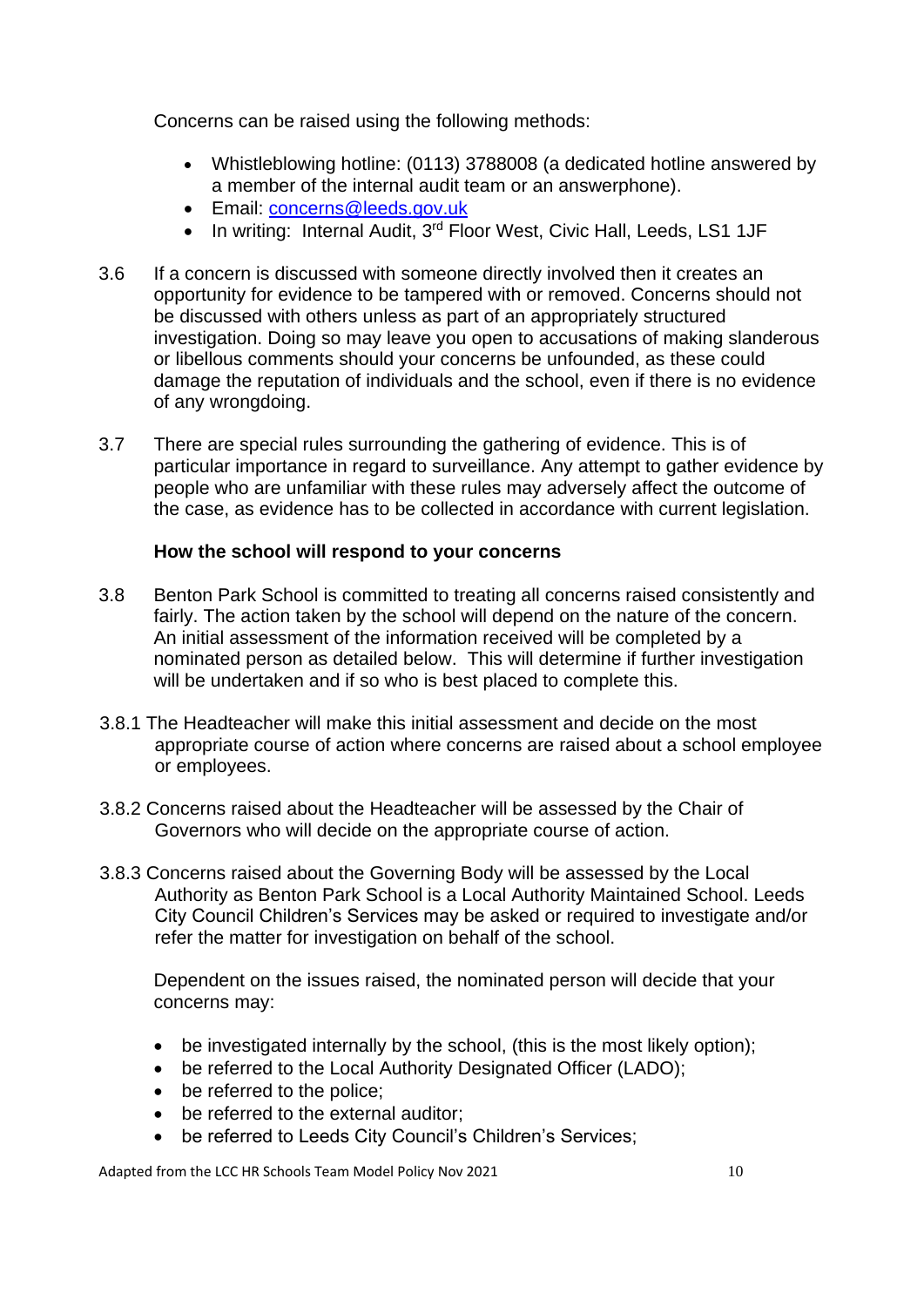- form the subject of an independent investigation;
- or any combination of the above.
- 3.9 Concerns or allegations that fall within the scope of specific procedures (for example, child protection, grievance, school complaints or disciplinary issues) will normally be referred for consideration under those procedures.
- 3.10 Some concerns may be resolved by agreed action without the need for investigation.
- 3.11 Within ten working days of a concern being received, where appropriate, the nominated person will write to you to:
	- acknowledge that the concern has been received;
	- indicate how they propose the matter is dealt with (including potential timescales);
	- tell you whether any initial enquiries have been made; and
	- tell you whether further investigations will take place and, if not, why not.
- 3.12 The amount of contact between the person(s) considering the issues and you, will depend on the nature of the matters raised, the potential difficulties involved and the clarity of the information provided. If necessary, further information will be sought from you.
- 3.13 When any meeting is arranged, you have the right, if you wish, to be accompanied by a union or professional association representative or a colleague who is not involved in the area of work to which the concern relates.
- 3.14 Benton Park School acknowledges the need to provide you with assurance that the matter has been properly addressed. Thus, subject to legal constraints, you will receive appropriate information about the extent and outcomes of any investigations**.**

#### **How the matter can be taken further**

- 3.15 This policy is intended to provide you with an avenue to raise concerns within the school. The school hopes you will be satisfied. If you are not, and if you feel it is right to take the matter further, please consider using the contact details below:
	- Relevant professional bodies or regulatory organisations;
	- Your union;
	- The Health and Safety Executive (HSE);
	- The Information Commissioner www.ico.org.uk:
	- Leeds City Council Internal Audit;
	- Your local council Member (if you live in the area of the Council). The [council has a list of council Members](https://democracy.leeds.gov.uk/mgMemberIndex.aspx?bcr=1) on its democracy pages.
	- A solicitor:
	- The Police:

Adapted from the LCC HR Schools Team Model Policy Nov 2021 11 11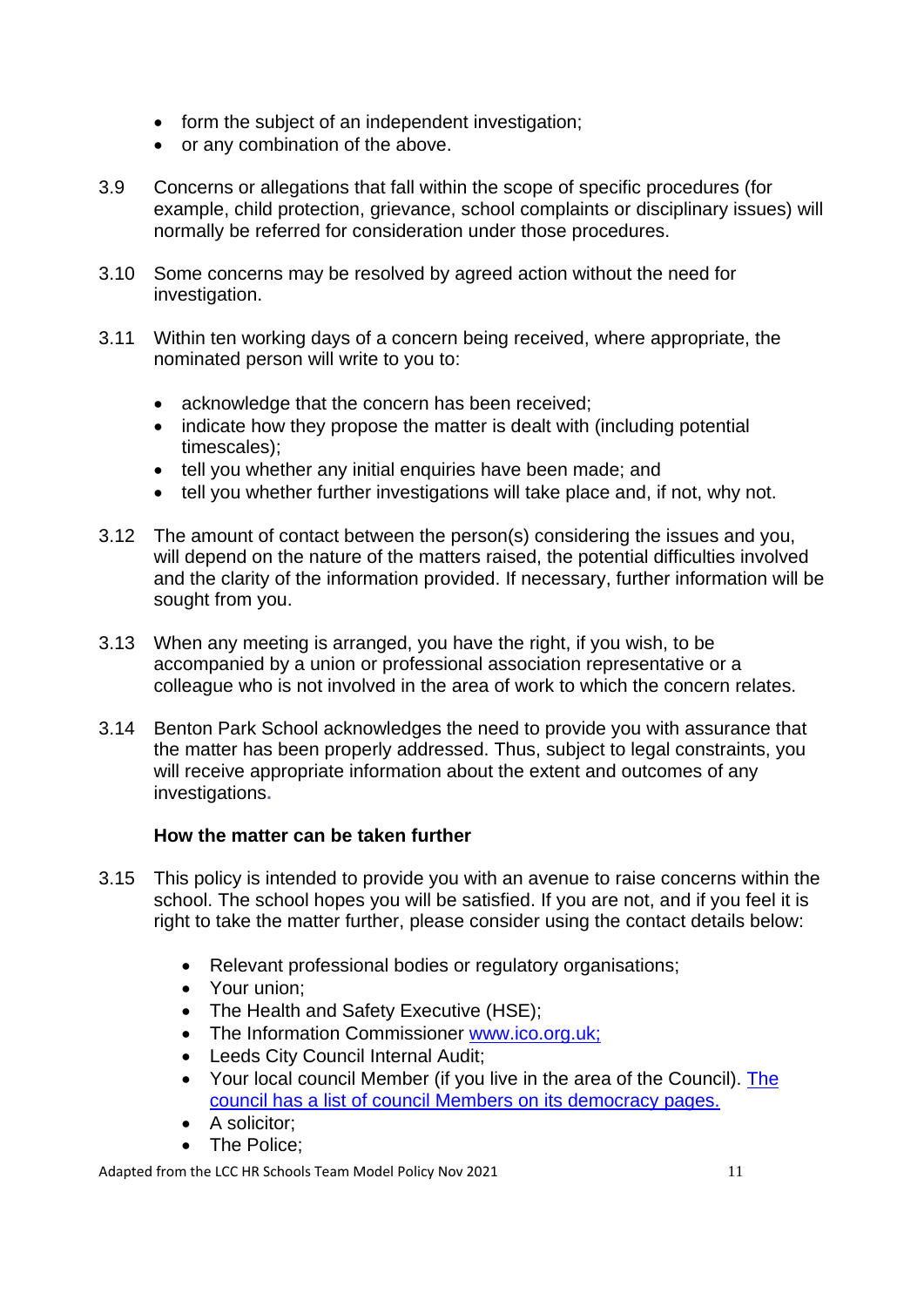- Protect: 020 3117 2520 [www.whistle@protect-advice.org.uk](http://www.whistle@protect-advice.org.uk) (An independent charity that provides free advice for employees who wish to express concerns about fraud or other serious malpractice)
- The Department for Business, Enterprise and Regulatory Reform [\(www.berr.gov.uk\)](http://www.berr.gov.uk/)
- 3.17 If you do take advice from an external party, you will need to ensure that you do not disclose confidential information or that disclosure would be privileged. If you have any queries as to what constitutes confidential information, please check with your trade union or a legal advisor about this.

# **Support for Whistleblowers**

3.18 Everything possible will be done by school to manage employment relationships both during and following a genuine and reasonable concern being raised. Lisa Sykes will be able to signpost you to support such as the APL Employee Assistance Programme. Whistleblowers may also seek legal advice or support from their trade union where necessary.

# **4. Roles and Responsibilities**

## The Governing Body

The school Governing Body has overall responsibility for:

- maintaining and operating the policy;
- annually reviewing the policy;
- adopting amendments to the policy made by the Local Authority;
- promoting the policy to employees periodically;
- maintaining a record of concerns raised and the outcomes (but in a form that does not endanger your confidentiality);
- engaging where necessary with HR.

## Leeds City Council

- Developing and maintaining the policy for Leeds schools;
- To provide advice and support for whistleblowing matters, where appropriate and necessary.

## Headteachers and Managers

- To undertake investigations without undue delay.
- To maintain confidentiality.

## Employees

• To raise issues of concern responsibly and in a timely manner, whilst referring at all times to the policy and procedure.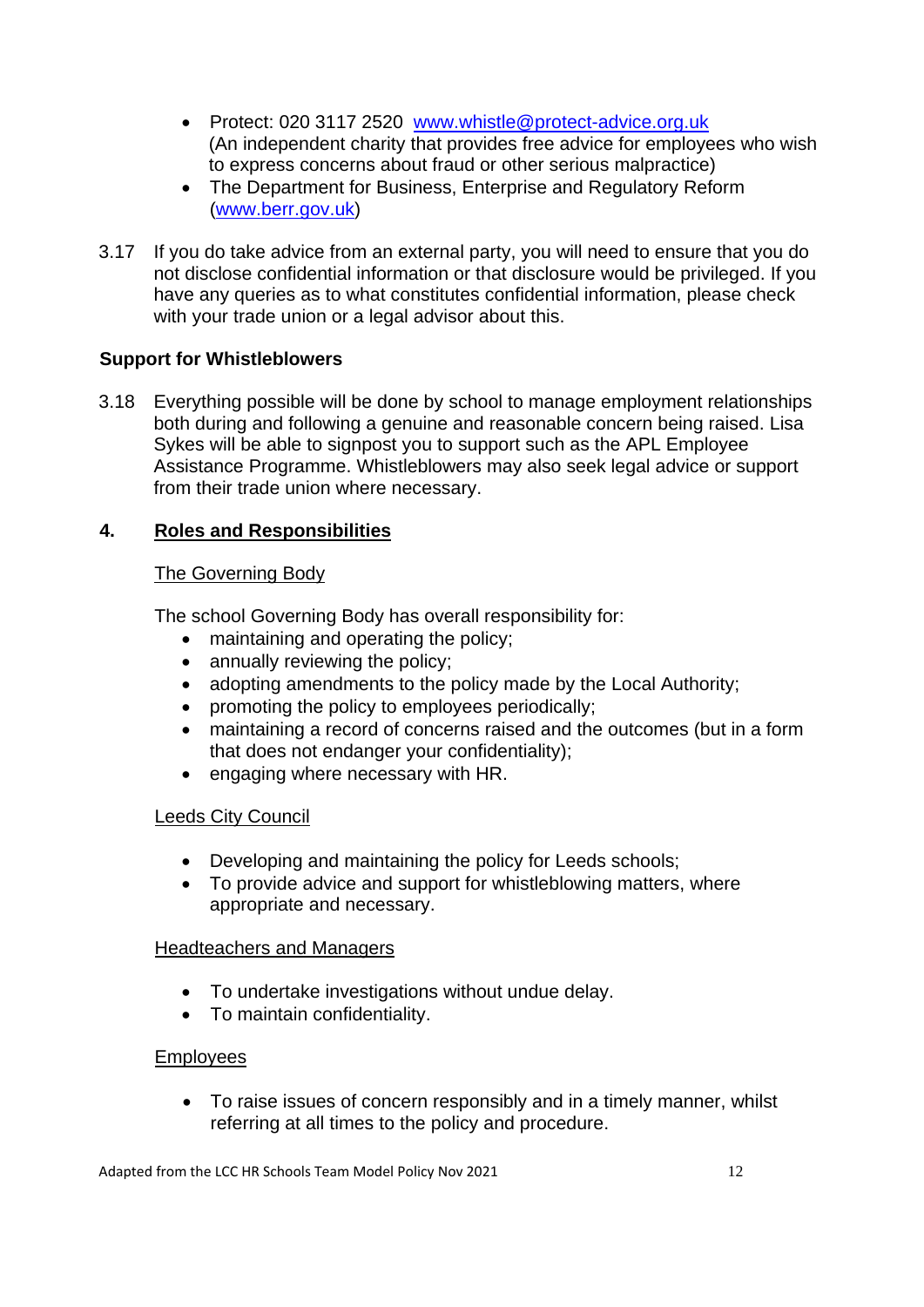#### **Others**

As a worker, a contractor of Benton Park School or a partner organisation, it is recognised that you may have concerns which you may want to bring to our attention. The school is committed to encouraging all individuals, including nonschool employees to raise serious concerns with the organisation. Whilst we would seek always to protect the anonymity of individuals raising concerns in good faith, the Whistleblowing Policy does not protect employees of external organisations in the same way as school employees.

## **5. Equality Impact Assessment**

The equality impact assessment of this policy is wholly positive as the policy supports the opportunity to address equality and diversity issues.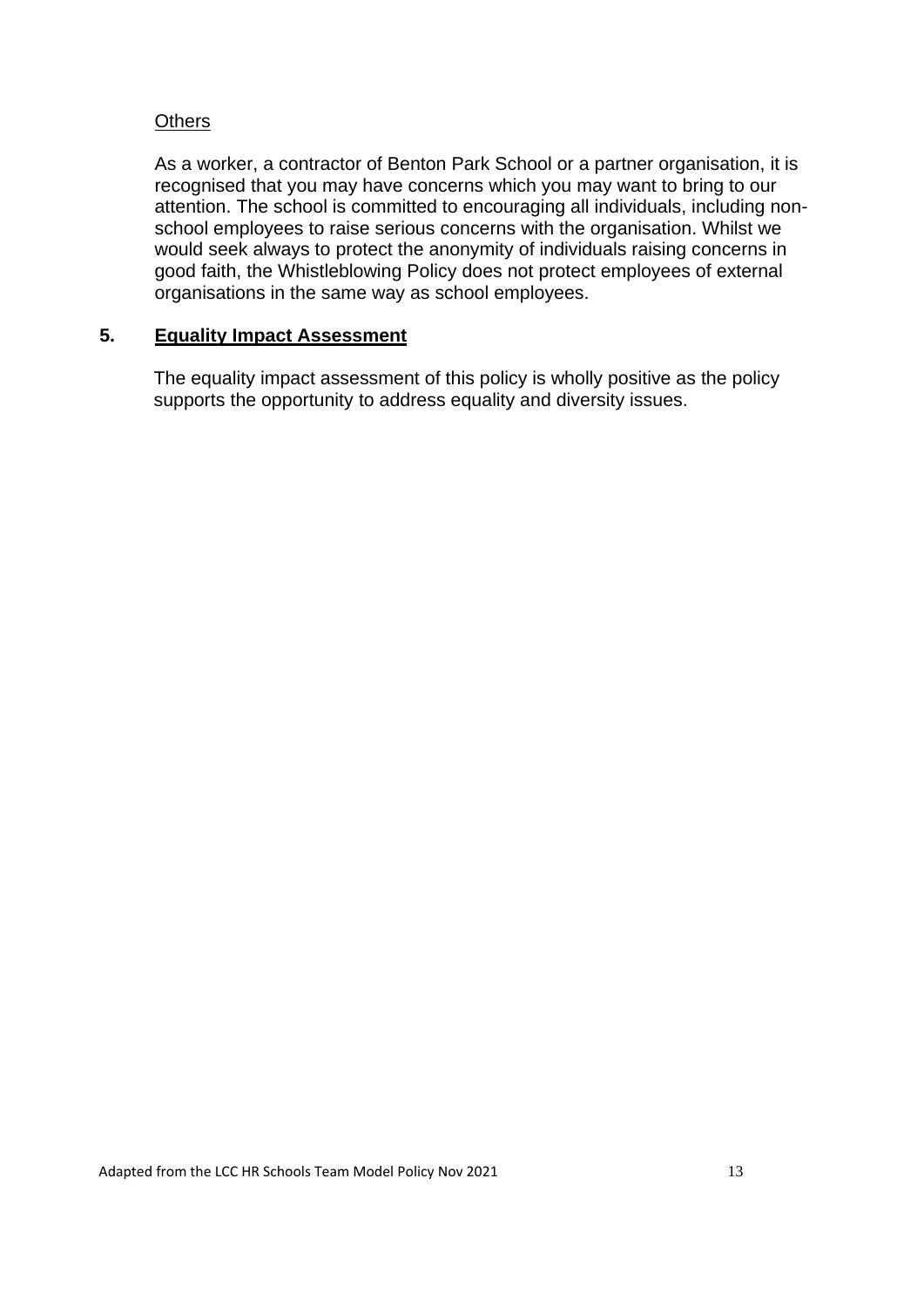# **Whistleblowing- Raising Concern Form**

You should use this form to help you to raise a concern where you believe there is a malpractice, danger, risk, or wrongdoing that affects others.

Please make sure you have read and understand Benton Park School's Whistleblowing Policy and the guidance below on what constitutes a 'qualifying disclosure' before completing this form

#### **1. About you**

| Your name: ________________                                              | Your job title: $\frac{1}{1}$ |
|--------------------------------------------------------------------------|-------------------------------|
| Where you work: ______________                                           |                               |
| How we can contact you (please indicate<br>preferred method of contact): | Phone Number: ______________  |
| Address: ______________                                                  | Email: <u>______________</u>  |
|                                                                          |                               |

Please note allegations can be made anonymously, but these may be more difficult, or even impossible to investigate if further information cannot be obtained from you. For further guidance please refer to section 1.14 and 1.15 'Anonymous Allegations' within the Whistleblowing Policy.

#### **2. Whistleblowing Law 'Qualifying Disclosures'**

- To be a qualifying disclosure, the concern must be raised in the public interest and you must have reasonable belief in its truth. Please indicate below where you believe your concern shows, or tends to show one of the following:
- a) a criminal offence has been committed, is being committed or is likely to be committed Yes/No
- b) a person has failed, is failing or is likely to fail to comply with any legal objection to which that person is subject Yes/No
- c) a miscarriage of justice has occurred, is occurring or likely to occur Yes/No
- d) the health and safety of any individual had been, is being or is likely to be endangered Yes/No
- e) the environment has been, or is likely to be damaged Yes/No
- f) that information tending to show the above is being or is likely to be deliberately concealed Yes/No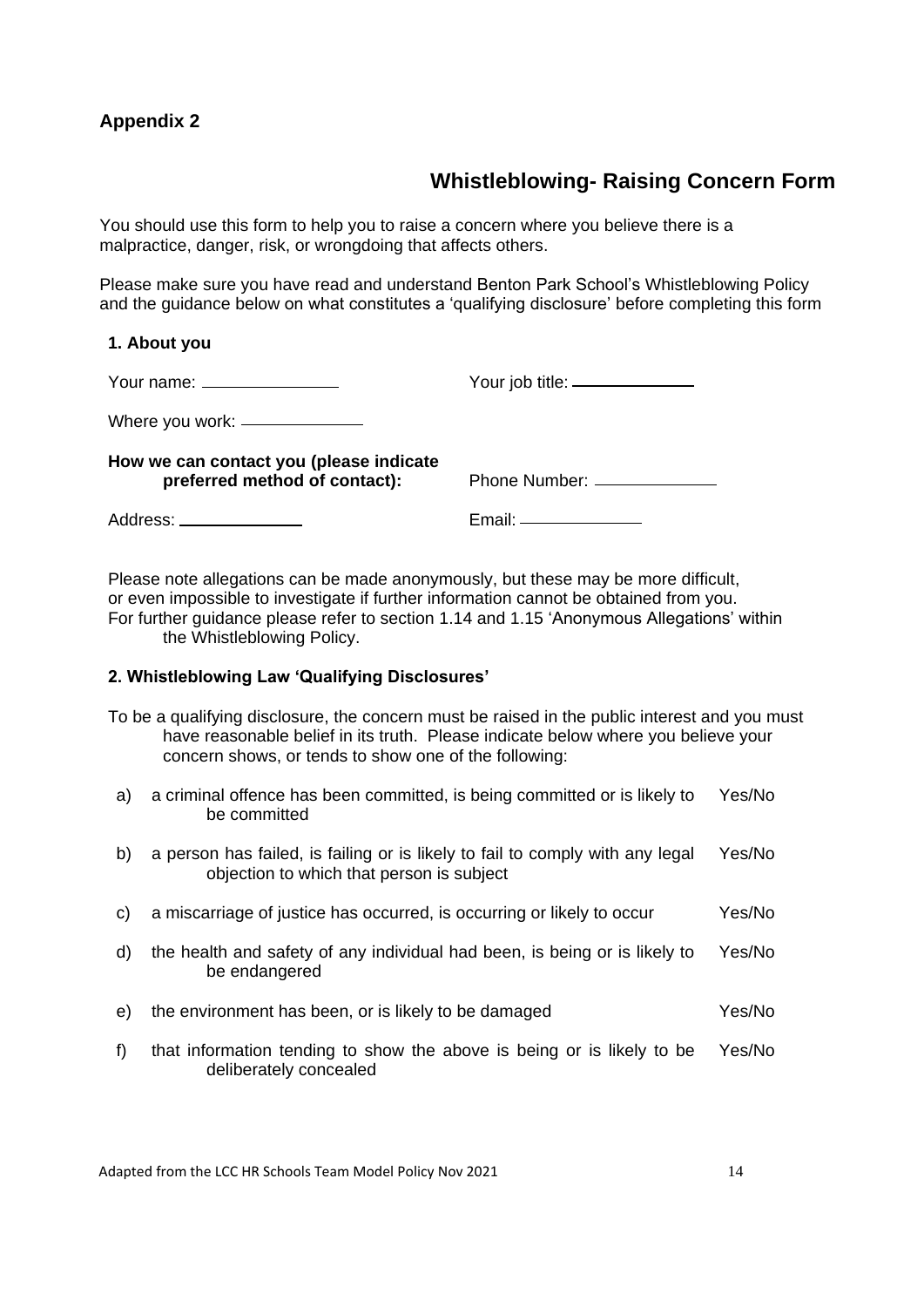- Disclosures relating to the matters below may also fall into the category of qualifying disclosure. Please indicate if your concern shows or tends to show one of the following:
- g) something is contrary to the school's contract procedural rules, financial Yes/No procedure rules, safer working practice for those working with children and young people in education settings, child protection procedures and other policies

| h) something that falls below established standard or practice | Yes/No |
|----------------------------------------------------------------|--------|
|                                                                |        |

- i) something that amounts to improper conduct, including serious misuse or abuse of authority Yes/No
- j) that mismanagement of funds has occurred, is occurring or likely to occur Yes/No

## **3. Further Information**

Although you are not expected to prove an allegation, you will need to demonstrate that there are sufficient grounds for your concern. Please provide as much information as possible below including where possible, the following:

- the background and history to the case
- the reason why you are particularly concerned
- any specific details available including names, dates, times and places
- details of any particular conversations that support your concerns
- details of any personal interest that you may have in the matter, and
- how you think that things may be put right, if possible

#### **Details of concern:**